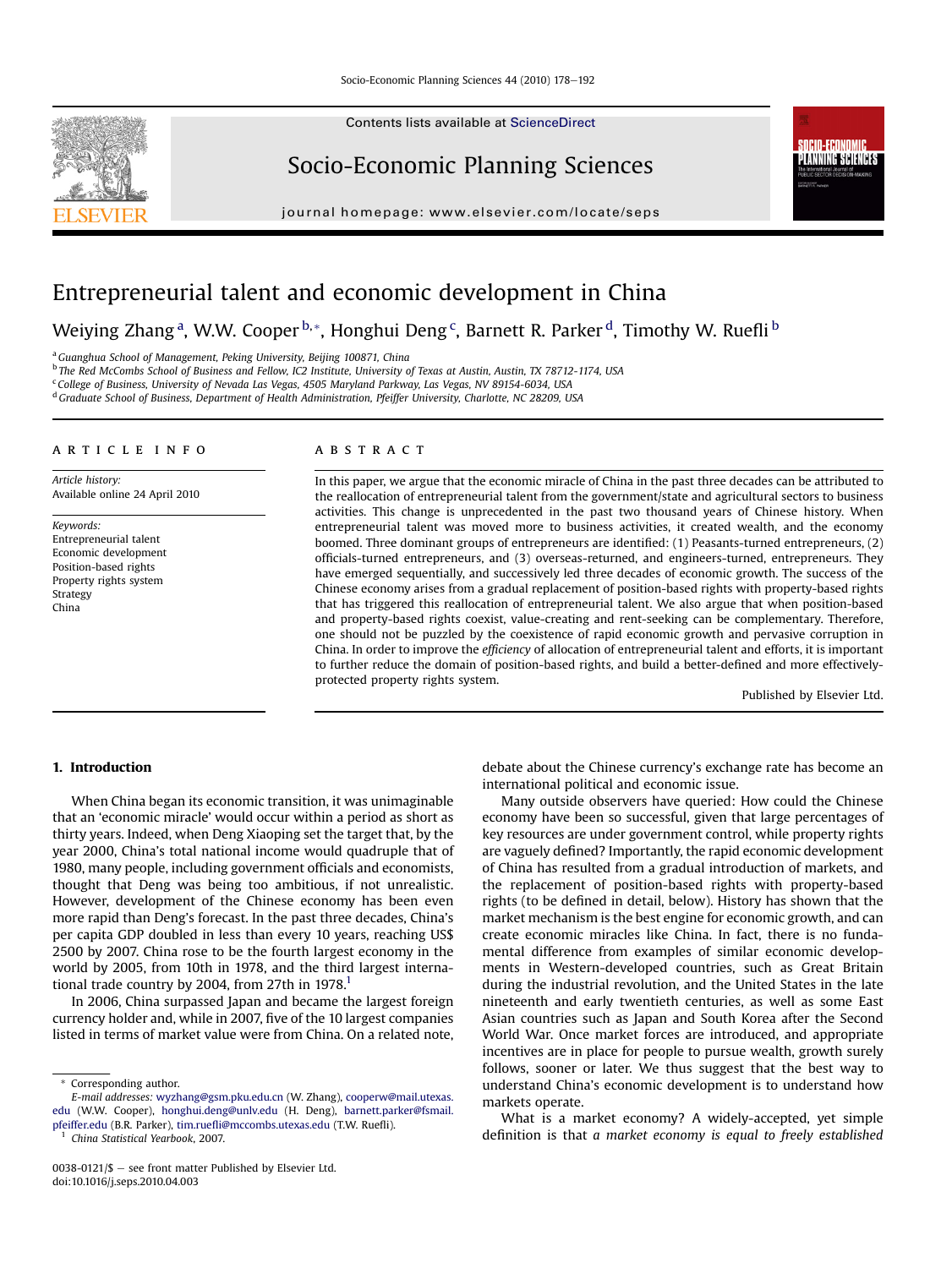prices plus entrepreneurship. Freely set prices provide signals as well as incentives for resource allocations; while entrepreneurs may act in advance of known prices and make judgmental decisions on what to produce and how to produce it under uncertainty [\[1\].](#page--1-0)

Entrepreneurs are price-takers as well as price-makers. In fact, in an uncertain world, as is always the case in a market economy, the most important decision is "discovering the relevant prices" [\[2\]](#page--1-0); that is, foreseeing the price and the products or services that customers are willing to pay for, as well as the costs of production. Profit-pursuit and survival pressure drive entrepreneurs to organize enterprises efficiently, and to innovate new products, new production technologies, new business models and new organizations. It is through entrepreneurial initiatives that an economy grows and thrives [\[3\].](#page--1-0)

This definition provides guidance for understanding China's transition from a planned to a market economy. The key to the success of Chinese economic reform has been liberalization of prices through a dual-track system, and the rise of entrepreneurs through the (1) development of non-state sectors, and (2) privatization of the state sector. Under the previous planning-only regime, prices were set by the government and played little role in developing new resources allocations. Both production and investment decisions were made by officials according to their "social goals," rather than by entrepreneurs for purposes of profit. Since the beginning of the reform period, prices have been gradually freed and thus become major signals for redirecting allocations of resources. At the same time, entrepreneurs have gradually replaced bureaucrats in making economic decisions—although the government still holds considerable control rights, even today.

The importance of liberalizing prices is shown by history. Looking globally, we find that the wealth gap between countries is, in general, very different from the resource gap. In fact, many developed countries, using liberalized pricing systems, are relatively poor in their natural resources, while many under-developed countries are relatively resource rich.

"Entrepreneurial talents" are considered one of the most important factors of economic development.<sup>2</sup> There are two basic facts about the distribution of such talents. First, while entrepreneurs are a phenomenon of the market economy, entrepreneurial talents have always existed. However, in the long history prior to China's industrial revolution, those talents were engaged mainly in military activities, political struggles, and government services, rather than in productive activities, as they are in Western countries today. Regarding the latter, marketing has, in particular, led to the efficient allocation of entrepreneurial talent [\[4\]](#page--1-0).

Further, although everyone may have some degree of decisionmaking ability, only a relatively few can be said to be entrepreneurial. Entrepreneurial talents are thus considered a scarce resource in virtually any national society.

While endowments of these talents are important for economic development, even more important is their allocation across various uses, especially the efficient matching of entrepreneurial talents and production technologies [\[5\].](#page--1-0) As Bianchi [\[5\]](#page--1-0) and Baumol [\[6\]](#page--1-0) have argued, while the supply of entrepreneurial talent varies amongst societies, the productive contribution of a society's entrepreneurial activities varies much more because of their participation in activities such as innovation, in contrast to selected unproductive (even destructive) activities. $3$ 

Baumol's proposition provides a powerful explanation for the astonishing economic growth of China in the past three decades [\[6\].](#page--1-0) Of the many resulting changes, perhaps the most important is the movement of entrepreneurial talents from the government and agriculture, to the business and industrial sectors. This change is unprecedented in 2000 years of Chinese history. Many more entrepreneurial individuals thus now create value rather than simply (re)distributing income and resources. Many suggest that this is the principal reason for the rapid growth of both wealth and income in the country.

Underlying the rise of entrepreneurship is a change in property rights, where we define such rights as an incentive and accountability system to link one's action to his (or her) expectations of return [\[7\]](#page--1-0). When property rights are well defined and protected by law and social norms, everyone should, by definition, be fully accountable and responsible for his (or her) own behavior. When property rights are not well defined, both prices and incentives may become distorted, wherein entrepreneurs might be less than fully productive.4

Of course, in reality, property rights are generally vaguely defined. However, the nature and level of such vagueness varies from country to country, and from time to time. The distribution of property rights is less a dichotomy than a continuum between complete vagueness and complete clarity. Generally, the validity of price signals and incentives of entrepreneurs are positively correlated with the clarity of property rights, with the former converging as the latter rises. An economy can thus grow as long as the vagueness of its property rights is decreasing.

This point is crucial for understanding the growth of the Chinese economy in the past three decades. This success provides neither conflict with property rights theory (e.g.  $[2,8-10]$  $[2,8-10]$ ) nor does it require support of free ownership theory. In China, property rights remain ill-defined and protected, while firm ownership is still vague compared to most developed economies. Nevertheless, China's economic development is occurring, at least in part, because the country has been moving increasingly to a private property-based economy from a more position-based rights economy.

To be sure, property rights have become less vague and better protected in the past 30 years. The success of rural reform in the late 1970s and early 1980s, for example, has its source in the contracting-out of land properties to rural households. The resulting property rights are now much better defined under the new household-contract system than under the earlier collective commune system.

In urban settings, under the planned economy, almost all economic rights were position-based, and non-public businesses were considered illegal. During reform, however, the government has taken several steps to grant legal status to the private sector. Self-employed businesses were legalized in 1982. Privately owned enterprises eventually obtained legal status in 1988, but only after long debate. Protection of private property rights was explicitly written into the new Constitution in 2004. By end of the 1990s,

 $2$  By "entrepreneurial talent," we refer to individuals in the population who have a relatively strong ability to foresee the future in an uncertain world, and innovate new products or services, and modes of production.

<sup>&</sup>lt;sup>3</sup> A similar argument is also made by Murphy et al. [\[11\]](#page--1-0).

<sup>&</sup>lt;sup>4</sup> In a market economy, the firm is one form of exchange (Coase [\[8\]](#page--1-0)). When property rights can be freely exchanged, firms will emerge. Ownership of the firm is a contractual arrangement among different participants (Alchian and Demsetz [\[9\]\)](#page--1-0). While, theoretically, ownership of a firm may be equally shared by all participants, the contractual arrangement is typically asymmetric: Some become the owners (employers) with assignment of residual claim (profits and rents) and control rights, while others become employees by taking contractual income from an agreement to obey the authority of employers (within limits). This "profit system" can be understood as an accountability system (Zhang [\[12\]\)](#page--1-0). In most industries, and in most cases, such a system provides the best incentive for entrepreneurs to make efficient decisions.